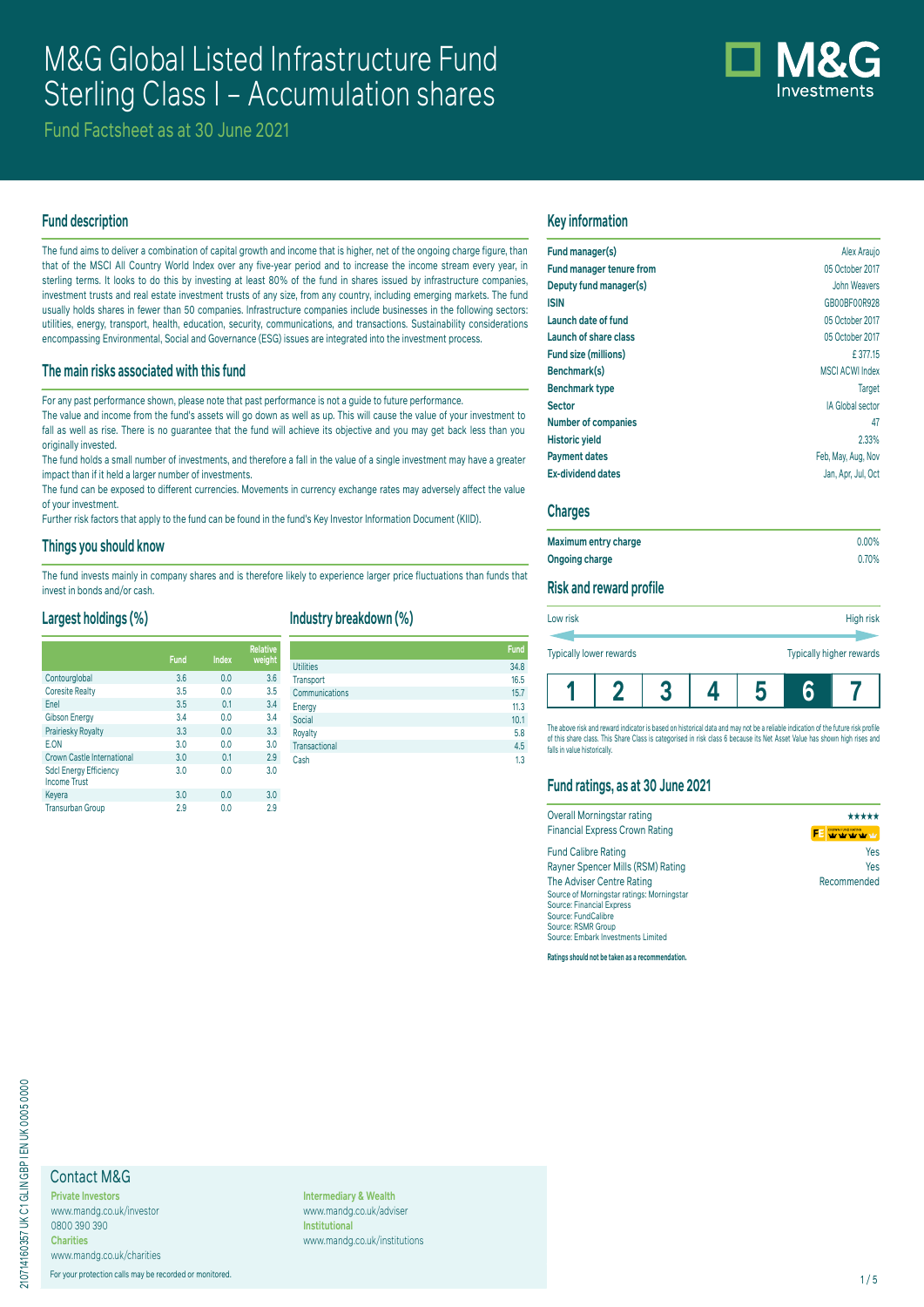## **Fund codes and charges**

|                        |              |                   |                 |                           |                |                       | <b>Minimum</b> | <b>Minimum</b> |
|------------------------|--------------|-------------------|-----------------|---------------------------|----------------|-----------------------|----------------|----------------|
|                        |              |                   |                 | <b>Share class launch</b> | <b>Ongoing</b> |                       | <i>initial</i> | top up         |
| Share class            | <b>ISIN</b>  | <b>Bloomberg</b>  | <b>Currency</b> | date                      | charge         | <b>Historic yield</b> | investment     | investment     |
| <b>Sterling A Acc</b>  | GB00BF00RC53 | <b>MGLIGAALN</b>  | <b>GBP</b>      | 05/10/2017                | 1.10%          | 2.10%                 | £500           | £100           |
| Sterling A Inc         | GB00BF00RB47 | <b>MGLIGAI LN</b> | <b>GBP</b>      | 05/10/2017                | 1.10%          | 3.14%                 | £500           | £100           |
| Sterling   Acc         | GB00BF00R928 | <b>MGLIGIA LN</b> | <b>GBP</b>      | 05/10/2017                | $0.70\%$ *     | 2.33%                 | £500,000       | £10,000        |
| Sterling I Inc         | GB00BF00R811 | <b>MGLIGII LN</b> | <b>GBP</b>      | 05/10/2017                | $0.70\%$ *     | 3.13%                 | £500,000       | £10,000        |
| <b>Sterling IH Acc</b> | GB00BJXT7495 | <b>MGGGIHALN</b>  | <b>GBP</b>      | 29/11/2019                | $0.73\%$ *     | 2.20%                 | £500,000       | £10,000        |
| Sterling IH Inc        | GB00BJXT7503 | <b>MGGGIHILN</b>  | <b>GBP</b>      | 29/11/2019                | $0.73\%$ *     | 3.01%                 | £500,000       | £10,000        |
| Sterling L Acc         | GB00BF00R696 | <b>MGLIGLA LN</b> | <b>GBP</b>      | 05/10/2017                | $0.50\%$ *     | 2.60%                 | £20,000,000    | £50,000        |
| Sterling L Inc         | GB00BF00R704 | <b>MGLIGLI LN</b> | <b>GBP</b>      | 05/10/2017                | $0.50\%$ *     | 3.05%                 | £20,000,000    | £50,000        |

Any organism and the man and the manual memory and the manual way to my express that exact on the state of the state of the state of the state of the state of the state of the state of the state of the state of the state o fund and share class. Please see the Important Information for Investors document and the relevant Key Investor Information Document for more information on the risks associated with this fund and which share classes are a

## **Country breakdown (%)**

|           | <b>Fund</b> | Index | <b>Relative</b><br>weight |
|-----------|-------------|-------|---------------------------|
| <b>US</b> | 34.3        | 58.4  | $-24.1$                   |
| Canada    | 15.1        | 2.9   | 12.2                      |
| <b>UK</b> | 9.6         | 3.4   | 6.2                       |
| Italy     | 7.5         | 0.5   | 7.0                       |
| Spain     | 7.2         | 0.6   | 6.6                       |
| Germany   | 5.1         | 2.3   | 2.7                       |
| Australia | 4.2         | 2.1   | 2.1                       |
| France    | 2.3         | 2.7   | $-0.4$                    |
| Other     | 13.5        | 27.0  | $-13.6$                   |
| Cash      | 1.3         | 0.0   | 1.2                       |

#### **Capitalisation breakdown (%)**

|                           | <b>Fund</b> | Index | <b>Relative</b><br>weight |
|---------------------------|-------------|-------|---------------------------|
| Mega cap (> \$50bn)       | 23.8        | 64.2  | $-40.4$                   |
| Large cap (\$10 - \$50bn) | 37.3        | 30.6  | 6.7                       |
| Mid cap (\$2 - \$10bn)    | 29.5        | 5.1   | 24.4                      |
| Small cap (< \$2bn)       | 8.1         | 0.0   | 8.1                       |
| Cash                      | 1.3         | 0.0   | 12                        |

## **Single year performance (5 years)**

| <b>From</b>                    | 01/07/20 | 01/07/19 | 01/07/18     | 01/07/17 | 01/07/16 |
|--------------------------------|----------|----------|--------------|----------|----------|
| To                             | 30/06/21 | 30/06/20 | 30/06/19     | 30/06/18 | 30/06/17 |
| Sterling   Accumulation        | 12.5%    | $4.4\%$  | <b>22.7%</b> |          |          |
| MSCI ACWI Index                | 25.1%    | 5.7%     | 10.3%        | ۰        |          |
| Annual performance 2020 : 1.3% |          |          |              |          |          |

#### **Performance since launch**



MSCI ACWI Index (152.0)

#### **Past performance is not a guide to future performance.**

**Performance comparison:** The benchmark is a target which the fund seeks to outperform. The index has been chosen as the fund's benchmark as it best reflects the scope of the fund's investment policy. The benchmark is used solely to measure the fund's performance and does not constrain the fund's portfolio construction.

The fund is actively managed. The fund manager has complete freedom in choosing which investments to buy, hold and sell in the fund. The fund's holdings may deviate significantly from the benchmark's constituents.

**Source: Morningstar, Inc and M&G, as at 30 June 2021.** Returns are calculated on a price to price basis with income reinvested. Benchmark returns stated in GBP terms.

Performance charts © 2021 Morningstar Inc., All Rights Reserved. The information contained within: (1) is proprietary to Morningstar and/or its content providers; (2) may not be copied or distributed; and (3) is not warranted to be accurate, complete or timely. Neither Morningstar nor its content providers are responsible for any damages or losses arising from any use of this information.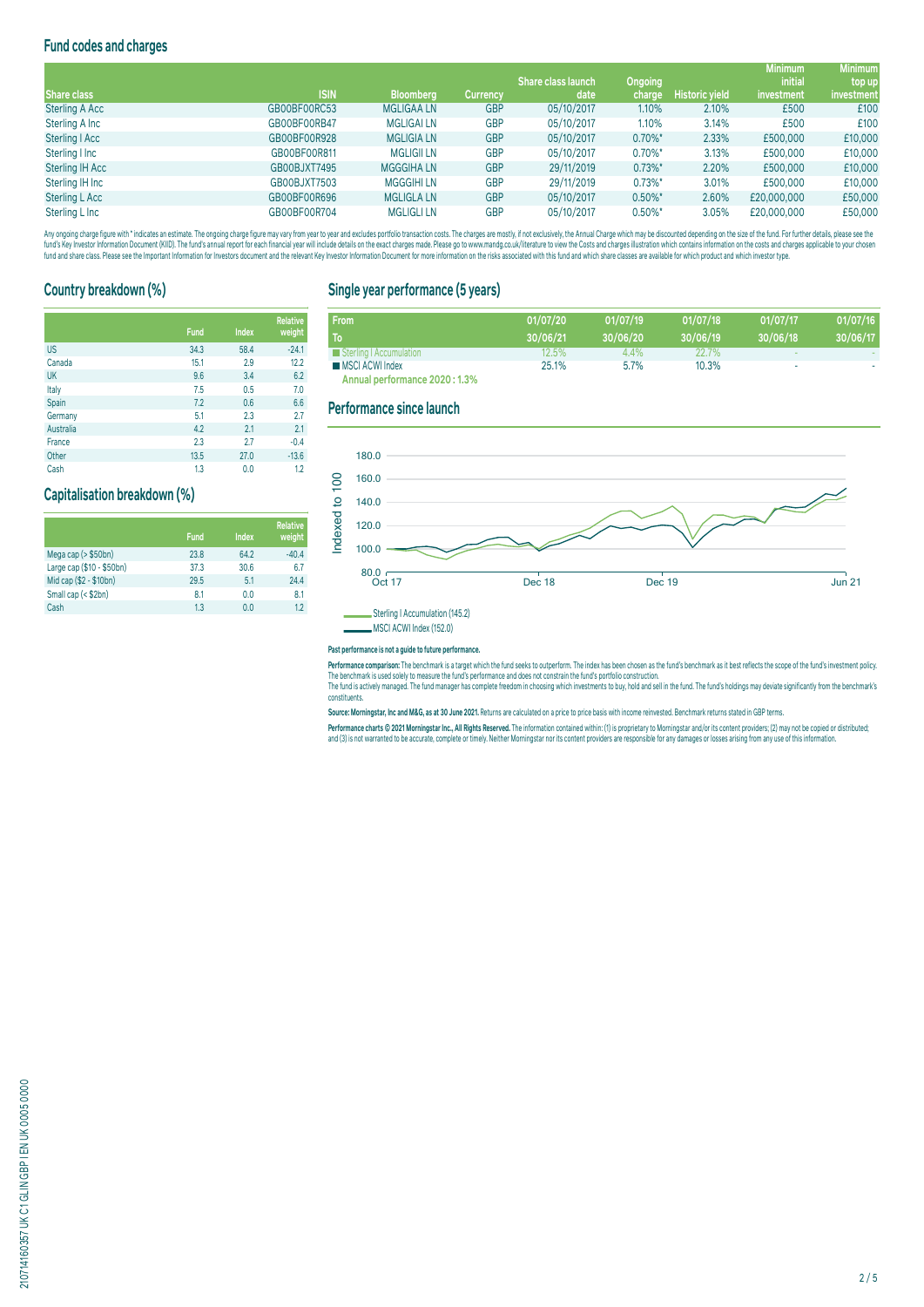#### **Sustainable funds**



Funds where the investment universe is driven by sustainability-themed considerations; our sustainable funds may contain an impact element.

### **Approach to responsible investment**

|                                                             | Yes | <b>No</b> | N/A |
|-------------------------------------------------------------|-----|-----------|-----|
| <b>ESG</b> integration                                      |     |           |     |
| <b>Additional ESG specifications</b>                        | J   |           |     |
| Impact                                                      |     |           |     |
| <b>Sustainable</b>                                          |     |           |     |
| <b>Positive ESG Tilt</b>                                    |     |           |     |
| <b>Exclusions</b>                                           |     |           |     |
| Cluster munitions & anti personnel landmines                |     |           |     |
| Other exclusions or restrictions                            |     |           |     |
| <b>Voting</b>                                               |     |           |     |
| Engagement                                                  |     |           |     |
| Please see glossary for further explanation of these terms. |     |           |     |

#### **ESG Range Glossary**

**Additional ESG specifications:** In the context of M&G, these are funds managed with an explicit ESG objective, outcome or in accordance with specific ESG criteria, and will have a number of minimum exclusions in place.

**Controversial weapons:** refers to chemical and biological weapons, white phosphorus, weapons and armour made from depleted uranium, nuclear weapons and nuclear weapons outside the Nuclear Non-Proliferation Treaty.

**Conventional oil and gas:** conventional oil and gas production – deepwater, shallow water and other onshore/offshore. **Engagement:** interaction with company management on various financial and non-financial, including ESG, issues. Engagement allows investors to better understand how a company is undertaking its operations and how it is interacting with its stakeholders, as well as advising on and influencing company behaviour and disclosures where appropriate. **ESG integration:** describes the explicit and systematic inclusion of Environmental, Social and Governance factors in investment analysis and investment decisions. It underpins a responsible investment approach, and allows investors to better manage risk and generate sustainable, long-term returns.

**Exclusions:** the exclusion or restriction of investments based on the sector in which they operate or for other specific criteria, i.e. they are deemed to be in breach of the United Nations Global Compact principles on human rights, labour the environment and anti-corruption.

**GMO:** genetically modified crops.

#### **Climate Metrics**

|                                | <b>Weighted Average Carbon Intensity</b> | Coverage by portfolio weight (%) |
|--------------------------------|------------------------------------------|----------------------------------|
| <b>Sterling   Accumulation</b> | 539.78                                   | 92.17%                           |
| <b>Benchmark</b>               | 150.68                                   | 99.82%                           |
| Source: MSCI                   |                                          |                                  |

## **\*Other exclusions or restrictions**

| This fund excludes: |                                     |
|---------------------|-------------------------------------|
| ٠                   | Adult entertainment                 |
| ٠                   | Alcohol                             |
| $\bullet$           | Controversial weapons               |
| ٠                   | Gambling                            |
| ٠                   | Power generation - carbon intensive |
| ٠                   | Power generation - nuclear          |
| ٠                   | <b>Tobacco</b>                      |
|                     |                                     |

\*Thresholds may apply

**Impact:** investment with the purpose of generating a measurable social or environmental return, alongside a financial return. **Positive ESG Tilt:** an approach to responsible investment whereby the portfolio is tilted towards companies or issuers with better ESG characteristics as a result of excluding companies or issuers with poorer ESG characteristics.

**Sustainable:** one or more components may apply: The investment universe is driven by sustainability-themed considerations,<br>which might include climate change mitigation, pollution prevention, sustainability solutions (env approaches that address one or more of the UN Sustainable Development Goals (SDGs); there is a clear ambition, supported by explicit targets, to drive sustainability across the portfolio; an investment approach that selects companies/issuers with strong ESG credentials.

**Tobacco:** understood as those companies whose business models are based on the production, trading and distribution of tobacco.

**Unconventional oil and gas:** oil sands (production), shale oil, shale gas and arctic drilling.

**Voting:** as the partial owners of a company, shareholders have the right to vote on resolutions put forward at a company's annual general meeting. These resolutions include the re-election of directors, executive remuneration and business strategy, among others, and may include resolutions put forward by shareholders. **Weapons:** refers to systems, components, and support systems and services.

#### **Explanation of our climate metrics**

The Weighted Average Carbon Intensity (WACI) is the metric used to report our funds' carbon emissions. It is a measure of how much CO2 is being emitted per US\$ million of sales by each company that the fund invests in. This can be used to determine the likely effect a company is having on the environment. It can also help to compare the impact different companies have on the environment, and to compare companies against the broad market or the financial benchmark for the fund. However, this metric does not take into account the difference in carbon characteristics among sectors.

The WACI metric is one of many greenhouse gas emissions data points, each offering a different aspect of analysis on climate impact. M&G have selected this metric as it is applicable to multi-asset, equity and fixed income funds and it is aligned to the recommendations from the Taskforce for Climate Related Financial Disclosures (TCFD). It has also been chosen to align with M&G's groupwide target of transparency when it comes to the disclosure of climate emissions. Listed infrastructure strategies typically exhibit higher carbon characteristics than global equity indices because of the former's bias towards utilities, the sector with the highest emissions due to the reliance of traditional<br>utilities on fossil fuels for power generation. The M&G (Lux) Global Listed Infrastructure Fund compa in a listed infrastructure context, owing to its aversion to coal-fired power and its preference for renewables and beneficiaries of the energy transition.

At M&G we currently use MSCI as our main third-party data provider for carbon intensity data as we consider its coverage to be the broadest of the current providers. As with any mass data collection, there are methodology limitations; this also applies to MSCI. We make every effort to check its data and are currently building our own tools which will use a variety of data sources to gather and map the carbon emissions of our funds. For the avoidance of doubt, this fund is not managed to a carbon emission objective and, the benchmark WACI

(should funds have a benchmark) have been included for information purposes only.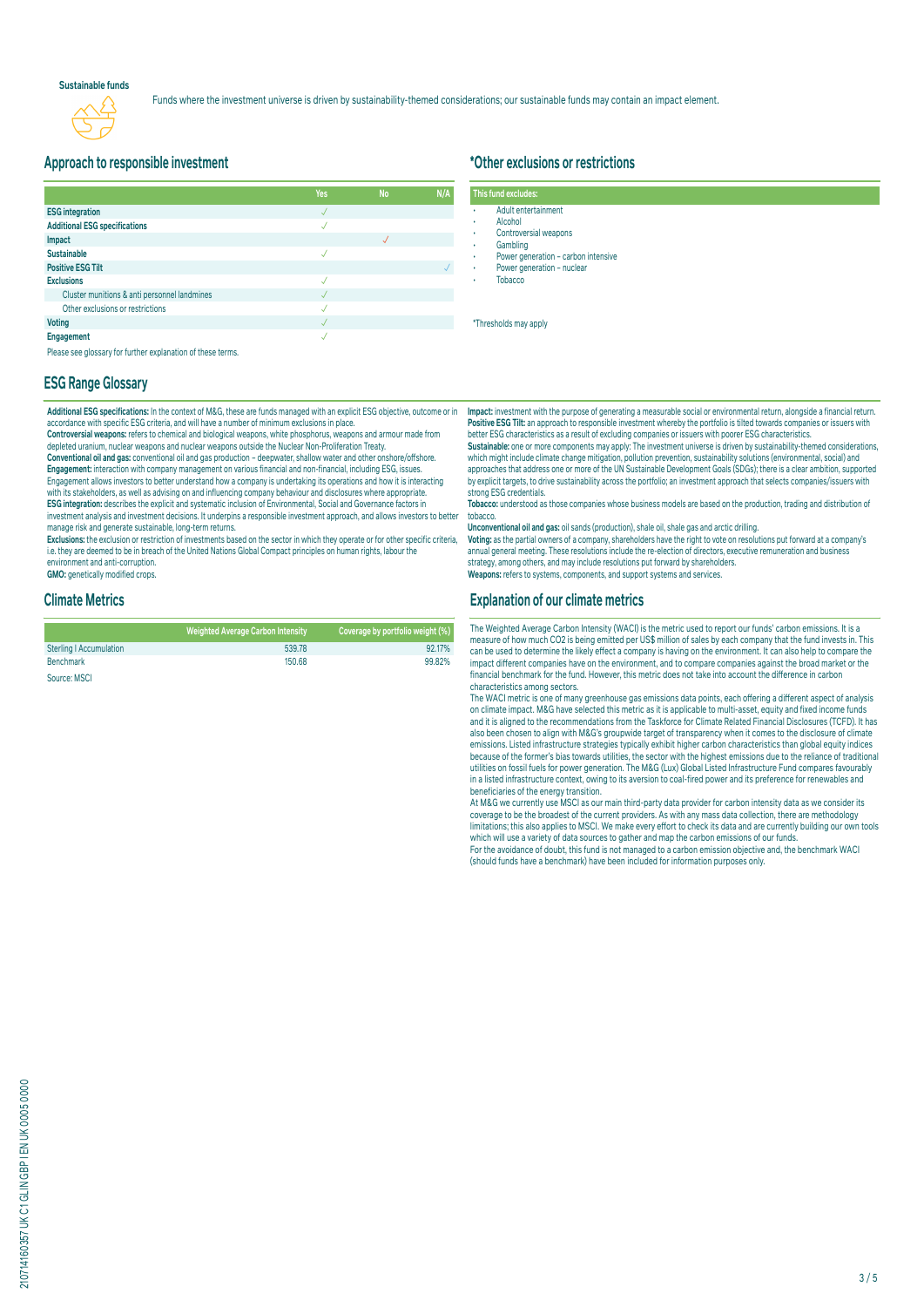## **Important information**

The M&G Global Listed Infrastructure Fund is a sub-fund of M&G Investment Funds (10).

The Morningstar Overall Rating based on the fund's Sterling Class I shares. Copyright © 2021 Morningstar UK Limited. All Rights Reserved. Ratings should not be taken as recommendation.

This financial promotion is issued by M&G Securities Limited which is authorised and regulated by the Financial Conduct Authority in the UK and provides ISAs and other investment products. The company's registered office i

210714160357 UK C1 GLIN GBP I EN UK 0005 0000 210714160357 UK C1 GLIN GBP I EN UK 0005 0000